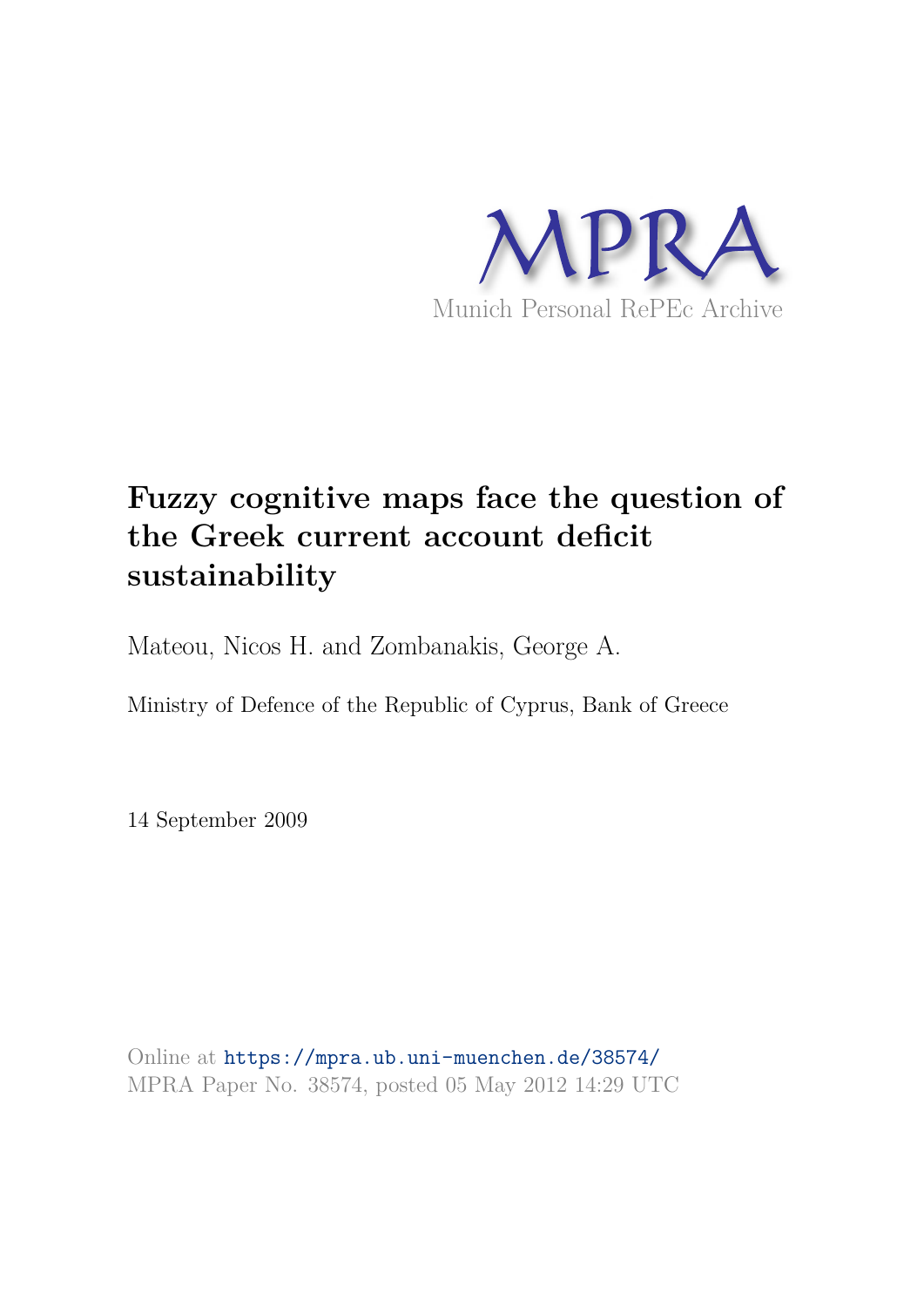# **FUZZY COGNITIVE MAPS FACE THE QUESTION OF THE GREEK CURRENT ACCOUNT DEFICIT SUSTAINABILITY**

Nicos H. Mateou<sup>1</sup>, George A. Zombanakis<sup>2</sup>

**Abstract** – *This paper offers an alternative approach to policy modeling aiming at considering the question of the Greek current account deficit sustainability using Fuzzy Cognitive Maps (FCM). Given that the large Greek current account deficit figures reported during the past few years have become the source of increasing concern regarding its sustainability and bearing in mind the wide variety of views on this issue, we have chosen to resort to an entirely different technique compared to traditional policy modeling. The paper concludes that despite its size, the current account deficit of Greece can be considered sustainable. This conclusion, however, must not be taken as neglecting the structural weaknesses that lead to such a deficit. In fact, even in the absence of any financing requirements these high deficit figures point to serious competitiveness losses with everything that these may entail for the future performance of the Greek economy.* 

*Keywords: Tem Soft Computing, Fuzzy Cognitive Maps, Current Account Deficit Sustainability* 

## **I. Introduction**

The question of the Greek current account deficit sustainability has trigged considerable debate during the past few years while revealing a number of serious weaknesses of the Greek economy. We have thought, therefore, that the reader may find it useful to devote some time to sharing and considering the points raised in this paper concerning this controversial issue.

Let us start, therefore, by reminding that the Eurozone membership of Greece may have sacrificed a major policy tool, namely the exchange rate, it has however, relieved the economy of any deficit - financing requirements concerning its external accounts. The fact remains, however, that the substantial increase of the current account and the budget deficits of Greece during the past few years has become a source of major concern at both national and international levels as it rings a warning bell regarding the deteriorating competitiveness of the Greek economy which, in its turn, points to the need for serious structural reforms.

The extent to which the government has already embarked in such reform – making procedures and the effectiveness of the measures taken is an open issue outside the scope of the present paper, the purpose of which is to focus on a question concerning the specific period, until these measures may have become successful, namely the extent to which the sizable current account deficits of the past few years can be considered sustainable.

Given this wide variety of opinions concerning the extent to which this deficit can indeed be considered sustainable and the large selection of methods employed, we have decided to resort to using data - driven reasoning instead of model – based analysis. As explained later on in this paper, what we have done is base our analysis on Fuzzy Cognitive Maps and Genetic Algorithms aiming at relieving our analysis from the constraints imposed by the philosophy and the structure of the econometric model selected.

The paper starts with an outline of the FCM methodology as part of the technical background, followed by a description of the problem and a brief literature review. The final section of the paper will cover the empirical results followed by the conclusions derived.

# **II. FCMs: A Brief Review**

Fuzzy Cognitive Maps introduced by Kosko as an extension to Cognitive Maps in 1986 [1] offer a technique that adapts human knowledge by combining fuzzy logic and neural networks. There has been a large and active improvement in research efforts during the past twenty years, aiming at linking together fuzzy logic and neural networks to lead to FCM models [2]. This combination has been considered essential because the two approaches view the design of "intelligent'' systems each from a different angle, one supplementing the other [3]. In this sense, the advantages of neural networks in providing algorithms for learning, classification, and optimization are combined with fuzzy logic which deals with high level reasoning issues and uncertainty in a linguistic form thus creating an entirely new type of system [4].

The basic principle and elements of a CM are simple: The concepts used by an individual decision-maker are represented as nodes, and the causal relationships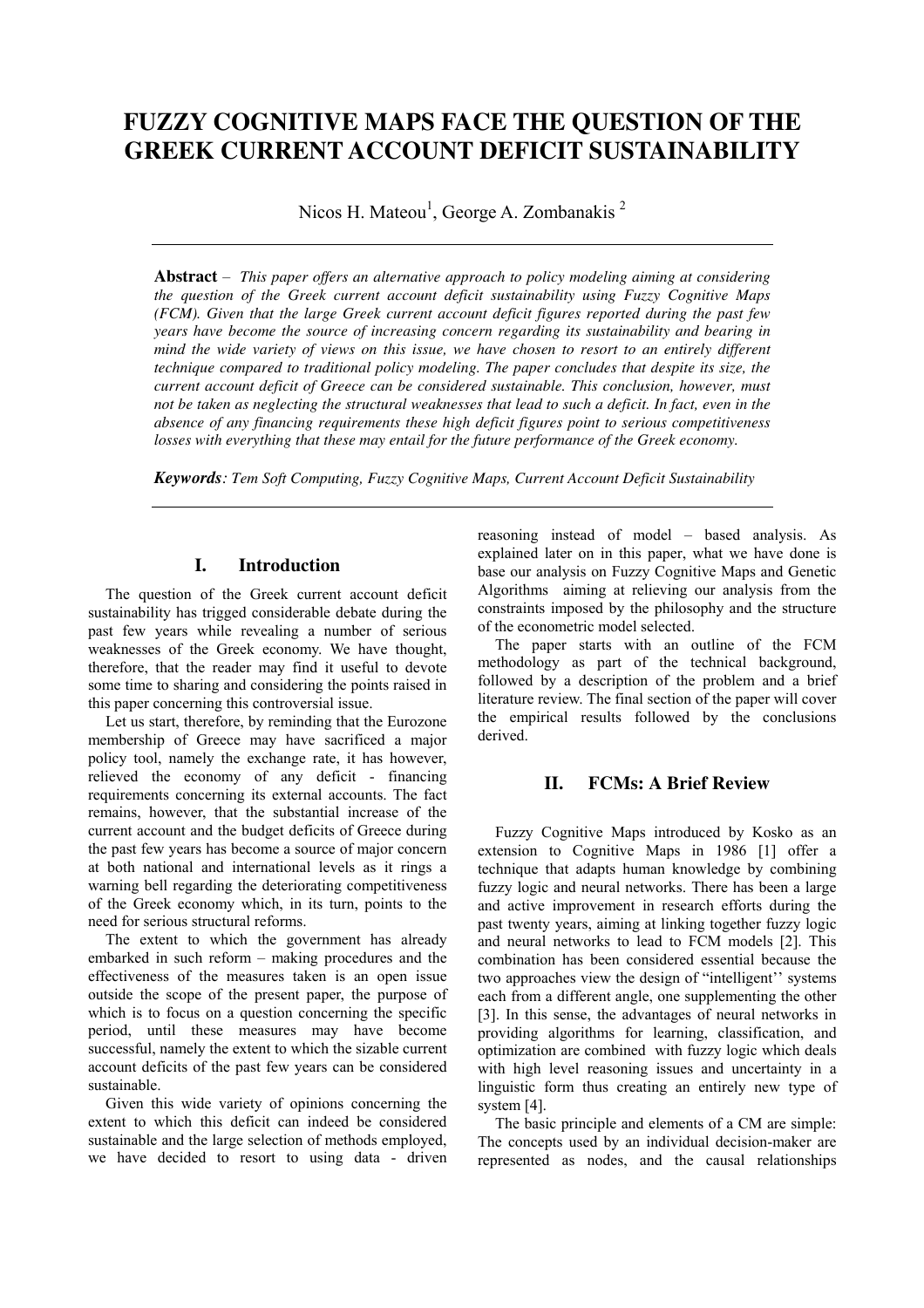between these concepts are represented as directed arrows [5]. Each arrow is characterized by a weight, a real value that indicates the effect of the causal relationship between nodes. This representation makes up a figure of nodes and arrows called "Cognitive Map" in which the various concepts are considered as variables of the system. The advantage of this scheme is that it offers a global view of the different links between causal relationships and concepts in the model. The map offers three different types of causal relationships between two nodes p and q  $(p\rightarrow q)$  indicating all possible causality directions as follows:

Positive  $(+)$  causality, in cases in which p promotes q meaning that an increase in the cause variable will bring about an increase in the effect variable, while a decrease in the cause concept will result to a decrease in the effect concept.

Negative (-) causality, in cases in which p prevents, or is harmful to q, in which case an increase in the cause variable will result to a decrease of the effect variable and vice-versa.

No effect (0), when p has no effect on, or does not matter for q.

Kosko proposed the Fuzzy Cognitive Map model as a technique to overcome the problems faced when representing knowledge as a search tree [6]. Thus, a FCM can be viewed as a dynamic system represented by an acyclic graph while its equilibrium behaviour can be used as an inference mechanism [7]. The advantage of this qualitative dynamic model when compared with other quantitative models is its simplicity in both model representation and execution [8]. It is interesting to point out, that the main advantage of a FCM model compared to the traditional econometric ( quantitative models ) is that they are not as demanding as the latter in their form of construction and development. The most significant contribution of FCM models concerns the representation of the relationships involved in a fuzzified form. This means that their description includes numerical values instead of just signs, permitting the application of varying degrees of causal inferences. In addition, when compared with cognitive maps, each directed edge of FCMs is associated with a number that expresses relationship. As a result, the FCM theory has been improved to such a degree, so that it can allow the structure of an Intelligent Decision Support System [9] using FCM as an inference machine.

#### *II.1. Basic Principles of FCMs*

Each concept node possesses a numeric state, which denotes the qualitative measure of its presence in the conceptual domain. Thus, a high numerical value indicates that the concept is strongly present in the analysis, while a negative or zero value indicates that the concept is not currently active or relevant to the conceptual domain. This value is usually normalized to the interval  $[-1, 1]$ . The value of  $-1$  represents a full

negative causality and creates inhibiting effects, while  $+1$ represents full positive causality creating a promoting effect. Zero value denotes a neutral causal effect. Other values correspond to different intermediate levels of causal effect. When a strong positive correlation exists between the current state of a concept and that of another concept in a preceding period, we say that the former positively influences the latter, indicated by a positively weighted arrow directed from the causing to the influenced concept. By contrast, when a strong negative correlation exists, it reveals the existence of a negative causal relationship indicated by an arrow charged with a negative weight. Two conceptual nodes without a direct link are, obviously, independent.

The principle of how simple FCMs works is explained via an example, consisting of two connected concepts as depicted in Figure 1.



Fig. 1. Connection between nodes

The directed edge Wij from concept Ci to concept Cj indicates how much Ci causes Cj. The edges Wij take values in the fuzzy causal interval  $[-1, 1]$ . Wij=0 shows no causa1ity Wij  $> 0$  indicates causal increase: Cj increases as Ci increases, and Cj decreases as Ci decreases. Wij  $\leq 0$  indicates causal decrease or negative causa1ity: Cj decreases as Ci increases, and Cj increases as Ci decreases.

The calculation of AL of each node indicates the degree to which the concept is active in a model. This value is a floating-point number from  $-1$  to  $+1$ , explicitly defined by equation 1.

$$
A_i^{(t)} = f\left[\sum_{\substack{j=1 \ j \neq i}}^n A_j^t W_{ij}\right]
$$
 (1)

where: $A^{(t)}$ <sub>i</sub> the activation level of concept Ci at iteration t, Wij the strength of relation from concept Ci to concept Cj and f the transformation function.

The main purpose of the transformation function f is to reduce the weighted sum to a certain value range i.e. from -1 (negatively inactive) to  $+1$  (Positive active).

An FCM works in discrete steps and the activation level of each of the system nodes as well as the weighted arrows are set to specific values based on expert assessment.

Thereafter, the system is free to interact and this interaction continues until the model: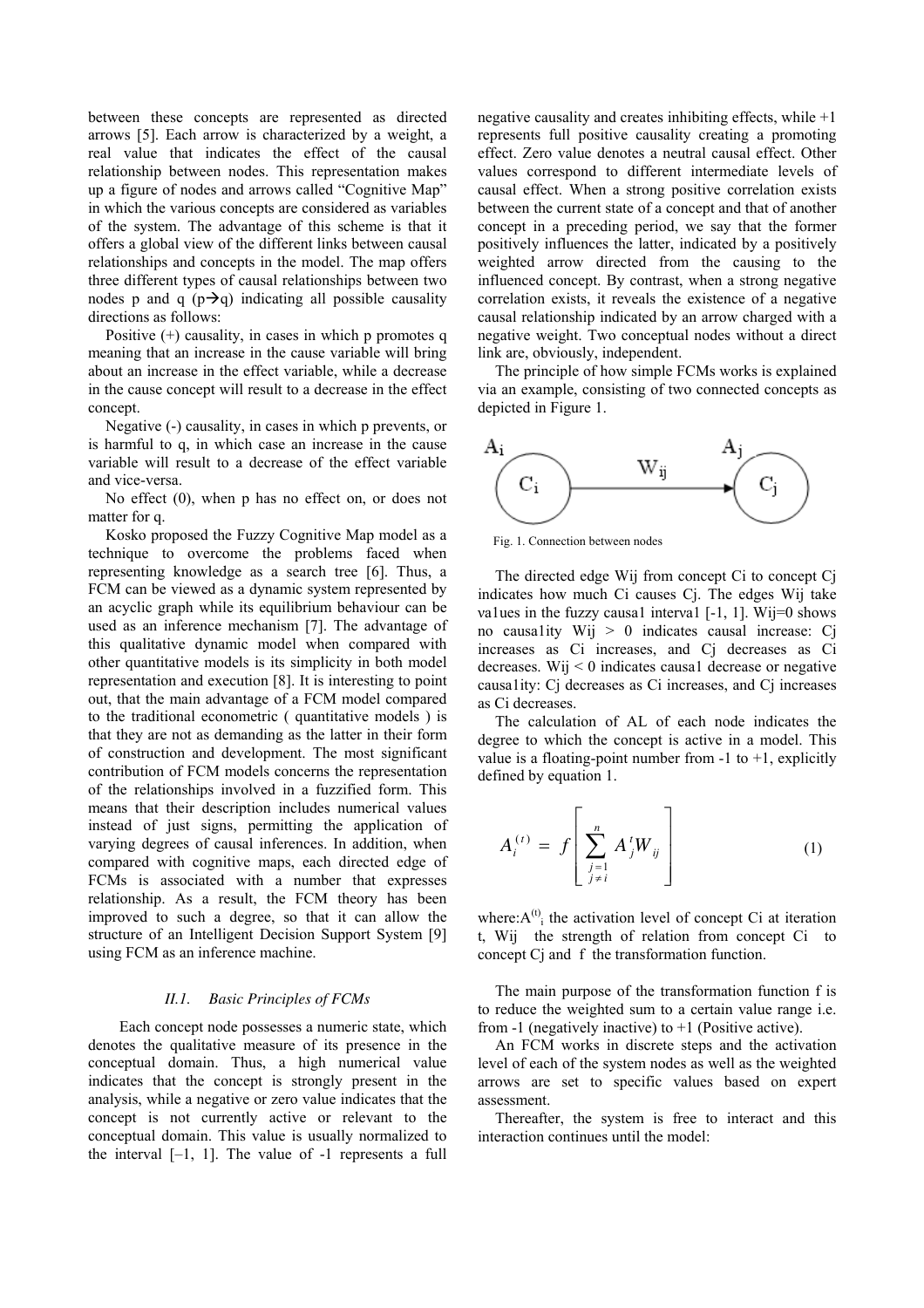Reaches equilibrium at a fixed point, with the activation levels, being decimals in the interval [-1, 1], stabilizing at fixed numerical values.

Exhibits a limit - cycle behaviour, with the activation levels falling in a loop of numerical values under a specific time-period.

Exhibits a chaotic behaviour, with the activation level reaching a variety of numerical values in a nondeterministic, random way.

Since the system follows an iteration process, the calculation of the new activation level takes into consideration the previous value of the AL. For a given concept, the AL can be calculated taking into account the activation levels of all the concepts that have exerted influence on it at the previous iteration and Equation 1.is transformed as follows:

$$
A_i^{new} = f \left[ \sum_{\substack{j=1 \ j \neq i}}^n A_j^{new} W_{ij} \right] + A_i^{old}
$$
 (2)

A<sup>new</sup> is the ew activation level of concept Ci at time t+1,  $A^{old}$  is the activation level of concept C at time t.

The graph representation of a FCM can be described also by a square matrix. This matrix contains the weight values of connections between corresponding concepts. Thus we can write the FCM function of equation 3.5 in an even simpler way by writing the status of all concepts as a row-vector S, with notation  $\{C_1, C_2, \ldots, C_n\}$  for n concepts, and the weights of the edges in a  $n \times n$  matrix W, where each element Aij gives the weight of the edge from concept Ci to Cj . If there is no causal link between two concepts, the value of that link Aij is zero. The general form of a weight matrix is the following:

$$
W = \left(\begin{array}{cc} W_{11} & W_{12} \\ W_{21} & W_{22} \end{array}\right) \tag{3}
$$

where,  $W_{12}$  is the weight of the causal relationship between  $C_1$  and  $C_2$ .

# *II.2. Intelligent Decision Support Systems (CI-DSS) using Genetic Algorithms.*

Decision-makers and policy proponents face serious difficulties when they have to design dynamic systems because such a task requires special knowledge outside their domain of interest. In addition, formulating an econometric ( mathematical model ) may be difficult, costly and even impossible for some of them, while numerical data may be hard to transform in a linguistic form which could facilitate the understanding of a system [10]. The present paper moves along this direction aiming at building such a system that will both be easier to use and modify in the framework of a changing environment [11]. A final advantage to point out concerns the interpretation of the results which are thus self explanatory without the need to transform mathematical values into natural language.

#### *II.3. Hybrid model - Introduction to evolutionary strategy*

The objective of the Genetically Evolved Fuzzy Cognitive Map (GE-FCM), is to overcome the main weakness of FCMs, which involves the recalculation of the weights corresponding to each concept every time a new strategy is adopted [12]. This approach solves the problem by combining FCMs with Genetic Algorithms (GAs) thus creating a much more suitable hybrid model, bearing in mind the complication of real world environment In this context, the FCM part of the algorithm computes the final activation levels given the weights and relationships between concepts, while the GA part develops the weight matrix attempting to find the optimal set of weights that satisfy a predefined activation level for a specific concept. The GA concepts are very appealing since they offer the optimal solution without a problem-solving strategy, once the requirements are defined [13]. It is interesting to point out that the hybrid approach is reflected in both the implementation of the GA and in the methodology applied for solving the problem. In fact, the reasoning behind this hybrid methodology is to use it for obtaining the optimal values of the weights corresponding to the variables of the model rather than the optimal values of the variables themselves.

More specifically, the GA evolves a population of individuals each of which is encoded as a weight matrix structure describing the degree of causal relationships between the participating concepts [14]. The initial generation contains weight matrices with random values. The evolution of the individuals is performed with the help of the FCM model, which computes the final activation levels of the concepts. The activation level of a certain concept in focus denoted by ALd,i is used to calculate the fitness of each individual-weight matrix Wi according to the following equation:

$$
Fitness (Wi) = \frac{1}{2} \Big( 1 - abs(ALdi - mean50(ALai)) \Big)
$$
 (4)

where  $AL_{di}$  is the target (desired) value of the activation level for the concept in focus Ci and mean50 $(AL_{ai})$  is the mean value of the last fifty actual activation levels of concept Ci as these are computed by the FCM. It is clear from equation 4 that the closer to the target value this mean is, the more appropriate the weight matrix is. In fact, the fitness function uses the average values of the last fifty activation levels to account for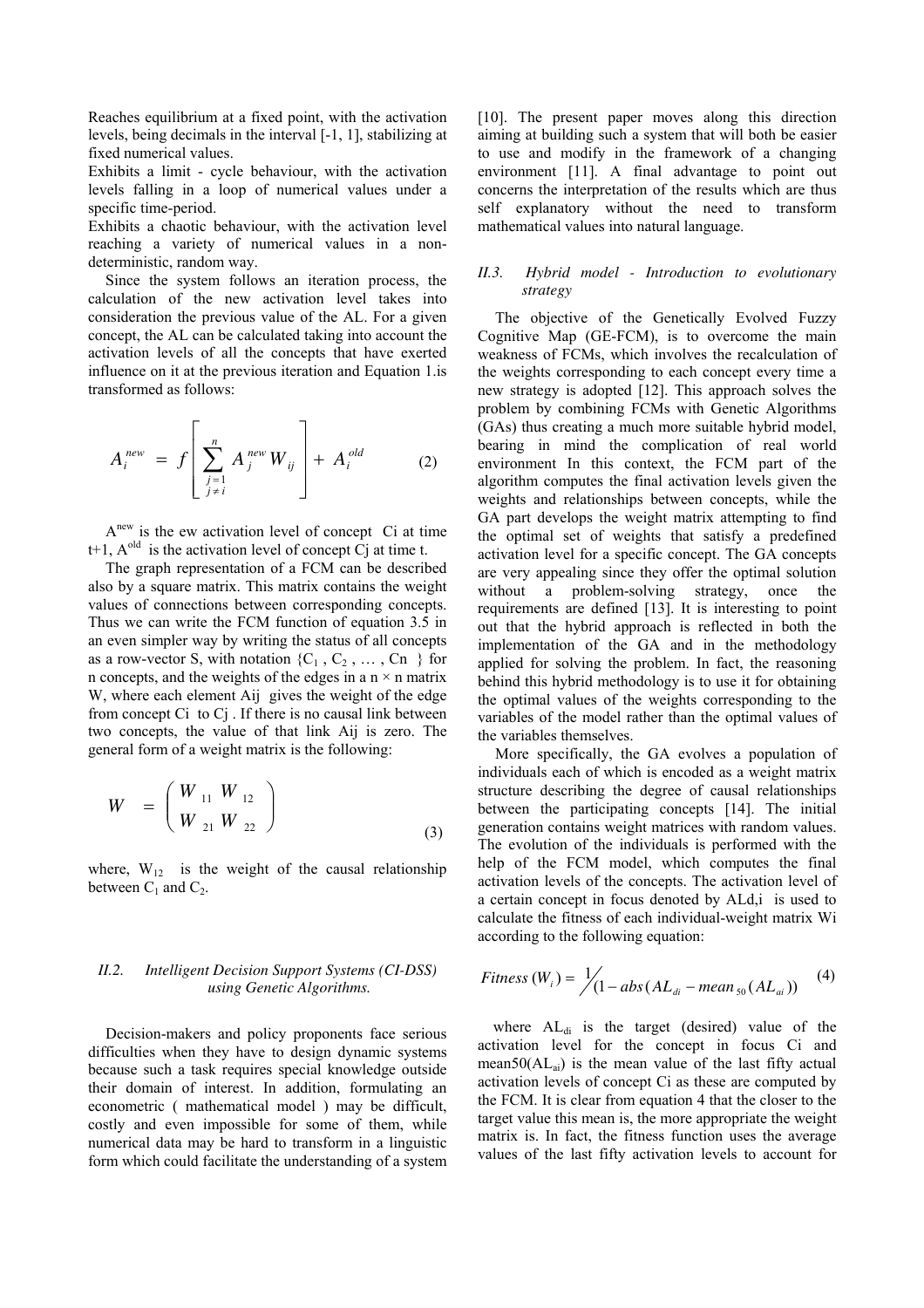limit-cycles, that is, a state in which the ALd,i exhibit periodic fluctuations and do not stabilize at equilibrium values as previously described. Thus, if the activation level of the concept in focus reaches equilibrium then the corresponding weight matrix in this case can be considered to be more appropriate compared to another individual-matrix that has resulted to limit cycle [15].

#### *II.4. Fuzzy Knowledge Base - Linguistic Fuzzy Sets Encoding*

 Given that fuzzy knowledge-based systems [16], simulate human thinking we have found it useful to integrate a fuzzy knowledge base to GE-FCMs, aiming at capturing the aspects of human intelligence that are associated with the complexity of a real-world problem. The main focus in this case is to deal with this complexity by providing a simple methodology for constructing a GE-FCM hybrid system that bases its processing on a Fuzzy Knowledge Base, especially constructed for this particular case. This approach enables the incorporation of both symbolic and connectionist knowledge in one system and provides the means by which linguistic variables are encoded in numerical values for carrying out mathematical computations with the result transformed back to descriptive values for inference purposes.

 The number of linguistic variables depends both on the complexity of the real-world problem described by the model as well as the accuracy required. Thus, the general structure of the fuzzification of a typical crisp variable describing the activation levels of a FCM is depicted in Figure 2.

The first interval begins at -1 and the last ends at +1. Each of the intervals is given a name, corresponding to a certain linguistic variable, and is subsequently stored in a fuzzy knowledge base in order to be used during the defuzzification process. The fuzzy set encoding is a key step in our methodology because it is used to build up the most important element of the GE-FCM based Decision Support System, namely the Fuzzy Knowledge Base (FKB).



Fig. 2. Membership Function of Linguistic Variable Temperature

 The integration of a Fuzzy Knowledge Base (FKB) to GE-FCMs as described in this section encodes the policy-makers's assessment concerning a given realworld problem and records it in a graphical representation language [18]. More specifically, the linguistic sample is encoded directly in a numerical matrix using an uncertainty fuzzy distribution and is subsequently reduced to a scalar form [12]. This linguistic matrix reflects the quantization levels of the input and output spaces, and the number of fuzzy set values assumed by the fuzzy variables [19].

 In Fuzzy Cognitive Maps the term set consists of specific linguistic variables describing the activation level of the concepts participating in the model. These variables are associated with values within the range [–1, +1]. The number of linguistic variables depends on the complexity of the real-world problem described by the model and the desired model accuracy.

 The process of designing a GE-FCM model and integrating a FKB system is the following:

#### **Stage 1.** Identification

Verbal identification and description of the problem. Definition and determination of the problem parameters that determine its target. These parameters will be treated in the next stage as the concepts participating in the model under construction.

#### **Stage 2.** Conceptualization

Selection of the parameters identified above as the candidate concepts of a FCM. For each concept the following must be defined:

- A descriptive name
- The causal relationships between this concept (source) and the rest of the concepts (destinations)
- The sign and weight value of each relationship

## **Stage 3.** Formalization

Graphical representation of the FCM containing the concepts identified and their causal relationships. Implementation of the updating mechanism that calculates the new activation levels of the concepts for every iteration of the model.

#### **Stage 4.** Integration

Implementation of each concept as a linguistic variable. For each linguistic variable the analyst needs to define the following:

- The term set of the activation levels of the concept
- The range of numerical values for each member of the term set of the concept
- The membership function of each member of the term set. This will normally orient the overlapping areas.

#### **Stage 5.** Experimentation

Determination of the initial levels of activation for each concept on the FCM. Calculation of the final activation levels (baseline) by running the model for a certain number of iterations and evaluation of the results. In case of a stable equilibrium then execution of next stage.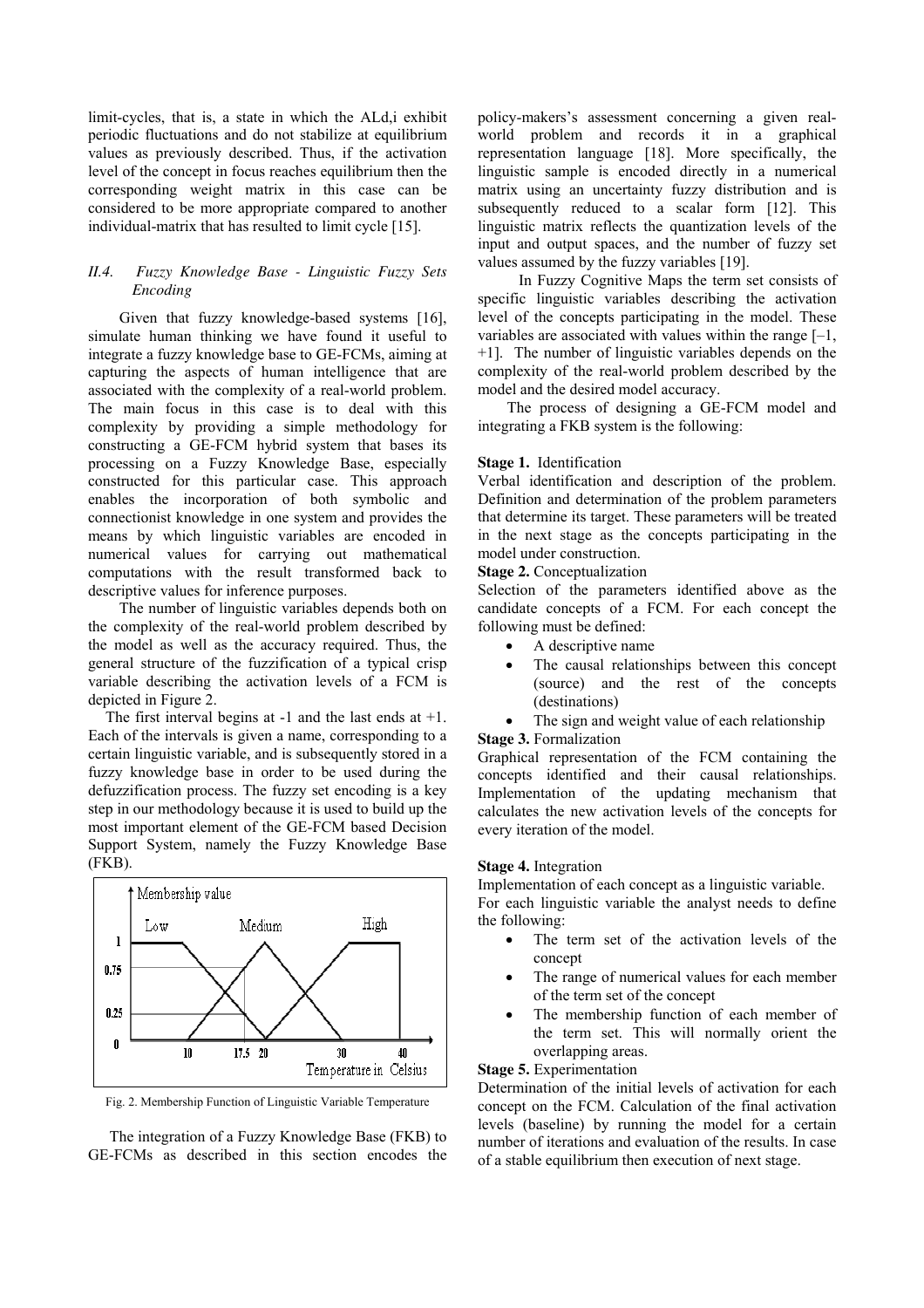#### **Stage 6.** Realization-Inference

Baseline activation levels analysis and interpretation of the results according to the Fuzzy Knowledge Base and the membership functions (i.e. the overlapping areas).

 Once the system has been tested for reliability by evaluating the baseline results, the policy maker can try a number of scenaria with target values set for each activation level and use the GE-FCM to drive the activation of the concept in focus to the desired level.

If the target is attained then the analyst uses the Fuzzy Knowledge Base to determine the context in which the target activation level is realized (i.e. the activation of the remaining concepts evolved by the GA that contribute to attaining the target).

Stages 1, 2 and 4 described above must be carried out with the aid of a group of experts who can determine the variables affecting the policy – makers' target and describe the magnitude of each concept in the FCM using a linguistic fuzzy classification. Every expert proposes a fuzzy interval for each concept together with its related linguistic explanation, thus identifying the important concepts or variables influencing the strategic target, as well as the various causal links between them.

# **III. A Glance at the Greek Current Account Deficit Issue**

There are sources in the literature [20] which suggest that a generally accepted figure determining the current account deficit sustainability threshold is about 5% of GDP. To the extent that this figure can be considered as applicable to the Greek case, the year 1999 must be taken to be a benchmark with the deficit exceeding 6% of the GDP. Since then this figure followed a sustained upward trend climbing to a worrying 14.5% for the year 2008. A brief look at the recent developments concerning the various current account items point, at least to a large extent, to structural weaknesses given that the bulk of the deficit is caused by the trade balance items. The position of the Bank of Greece on the issue suggests that, to their largest extent, the sustained increases of the current account deficit underline the competitiveness weaknesses of the economy, with the rising Euro only adding to the problem [21,22]. In fact, the high current account deficits of the recent past reflect the excess of investment demand over national savings, with the gap between savings and investment showing a spectacular rise. More specifically, total investment spending has risen from an average of 21.5% of the GDP during the period 1995- 2001 to 24.0% of the GDP during the period 2002-2008 while total savings has declined from an average of 17.2% of the GDP between 1995 and 2001to 10.8% of the GDP during the period  $2002-2008<sup>1</sup>$  [23]. 1. The decline of savings, in its turn, reflects a corresponding rise of the private consumption pattern which has developed to include a large number of importables due to its mismatch compared with domestic production and which has been fostered by the high rates of credit expansion<sup>2.</sup>

Reports of the Central Bank of Greece 2008 I [24], in addition, point to a second source of excessive deficit, namely a variety of exogenous disturbances. Such influences are payments for vessel construction abroad to face the increased transportation requirements of markets like China and India, as well as the dramatic increases of the international crude oil prices during the recent past, given the low price elasticity of demand and the heavy energy dependence of the country's economy in an environment of high growth rates.

Such an environment, therefore, can do very little to ease the chronic problems of the country's trade balance, with the situation being aggravated by the everincreasing interest payments that reflect the country's external borrowing requirements due to these specific weaknesses. The services surplus which is sensitive to exogenous disturbances and the EU transfers for the period 2007 – 2013 can not be regarded as reliable long run solutions to such a vicious cycle which comes as a result of high deficits followed by external borrowing and leading to high interest payments and subsequently even higher deficits. This is why the policy makers have no alternative but focus on a number of important structural weaknesses among which several forms of labour- as well as product-market imperfection and bureaucratic malfunctions occupy leading positions. In fact, with FDI inflows discouraged by such weaknesses the authorities need to finance the deficit by attracting portfolio investment which increases interest payments and thus contributes to a further widening of the current account deficit.

It is only natural, therefore, that this pessimistic framework raises serious concerns regarding the sustainability of the current account deficit of Greece, which will be the issue of the analysis that follows.

#### **IV. Literature Background**

The bulk of the literature on the topic has been written prior to the current international crisis and the majority of the sources refer to the issue with regard to the question of financing the US current account deficit, a procedure that had recently come to rely, almost exclusively, on sovereign funds, among which the Chinese ones occupied a leading position. Such sources

 $<sup>2</sup>$  Bank of Greece [23].</sup>

j

<sup>&</sup>lt;sup>1</sup> The disequilibrium brought about as a result of the excess of investment demand over national savings is reflected in the increase of private consumption expenditure following a considerable consumer credit expansion. The substantial rates of growth during the past few

years have added to the difficulty of the problem causing a sustained rise of a trade deficit in which the import bill is a multiple of the export receipts. The high income - and the low price - elasticity of imports according to estimates made by the Research Department of the Bank of Greece, together with the lack of import substitution in the Greek economy are only making matters worse.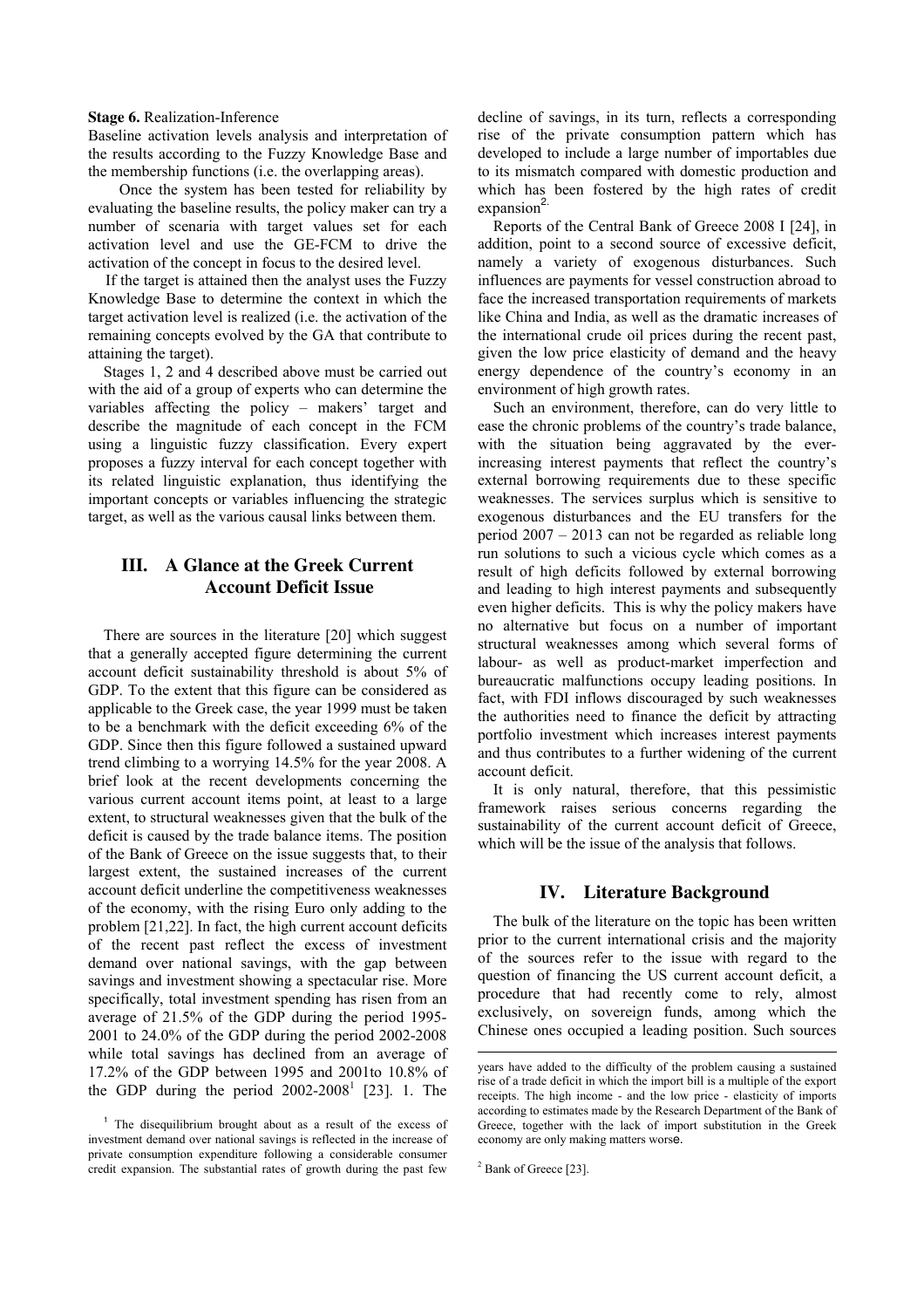include Mann [25] pointing to the fact that the United States spend more than it earns only to support global growth thus creating a huge trade and current account deficit the sources of which are to be traced in the early nineties [26]. In a number of rather rare cases, such alarming bells came to be confronted with reassuring voices like, e. g. [27] who feel that the dollar depreciation used as a short sighted deficit – restricting device will be of more concern to foreign authorities who will be compelled to support the U.S. currency by buying dollars in order to prevent further depreciation of the US currency. It is interesting to note, however, that in this case the author fails to take into account the adverse repercussions of the dollar depreciation on international crude oil prices. More recent contributions involve Bergsten and Williamson [28] Obstfeld and Rogoff [29], Edwards [30] and CRS [31], with the first one dealing with topics like the determination of the sustainability level of the US current account deficit. The extent to which such a "sustainability threshold" can be determined presupposes defining a sustainable current account deficit as one that "changes in an orderly fashion through market forces without causing jarring movements in other economic variables, such as the exchange rate" [26]. This means that such a deficit level is not expected to disturb capital flows and the net international investment position of the economy in a way that will result to substantial adverse repercussions on macroeconomic magnitudes like the domestic currency exchange rate, the interest rates, consumption or investment.

 It is interesting to point out, however, that articles referring to the sustainability problem in general appear even during the decade of the eighties for a number of country cases [32], most of them underlining the role of the gap between savings and investment opportunities, while others Milesi and Razin, [33] or Roubini and Wachtel [34], focus on a number of country studies or on the case of transition economies respectively. Baharumshah et al. [35] consider the current account sustainability question and the constraint which it imposes to a number of East Asia countries while the case of the UK economy and its Eurozone membership prospects are treated by Church [36] who seems to be concerned by the unavoidable neutralisation of the exchange-rate policy instrument and the extent to which external balance problems may be treated in such a case. Finally, the contribution of Bussière et al. [37] is very interesting as they focus on deriving structural current account positions, i.e. position which can be considered as "normal" from a long run perspective when cyclical effects have died out.

Despite the chronic balance of payments problems facing the Greek economy, the issue of its current account deficit sustainability has been brought forward only during the past several years with a rather small number of papers. Those by Pantazides [38] and Apergis et al. [39] agree that the pressure exercised on the various macroeconomic variables by the current account deficit on a continuous basis is not enough to cause serious disturbances on the basic macroeconomic variables of the country's economy and that the deficit is therefore sustainable. Since then, however, a number of important developments have taken place affecting the structure and statistics of the external transactions of Greece: To begin with, Greece has become a member of the Eurozone since 2001, something which has deprived the authorities from the exchange rate policy instrument while relieving them from answering the question on how to finance external imbalances. In addition, during the last few years, the current account deficit has increased dramatically, both in absolute terms as well as a GDP fraction, something which makes the question of its sustainability even more difficult to answer. Finally, there have been radical changes concerning the external sector data compilation, like the exclusion of the capital EU transfers from the current account while interest payments are now recorded on an accrual rather than on a cash basis. All these developments have taken place after 2001 and have contributed to raising further doubts on this issue. Thus it is no wonder why in the light of these developments Anastasatos [40] does not seem to share the optimism of the two sources mentioned above, pointing to the fact that the current account deficit reflects a competitiveness problem which erodes economic growth and increases foreign debt in a rather lackadaisical political and social environment that relies heavily on the country's Eurozone membership<sup>2</sup>.

The disagreement as to the extent to which the current account deficit of Greece can be regarded as sustainable, as well as the determination of a widely acceptable sustainability level are due to a large extent to the variety of techniques used to approach the issue. Pantazides and Apergis et al. [38] use the reasoning suggested by Husted [41] who focuses on the international debt stock, hence the accumulation of the annual external transactions deficits, "to decide whether the budget constraint is expected to be intertemporally balanced". Anastasatos [40], on the other hand points to the inadequacy of the Balassa – Samuelson hypothesis to explain the Greek case to a large extent, suggesting the use of dynamic general equilibrium models in the context of Blanchard and Giavazzi [17].

<sup>&</sup>lt;sup>2</sup> The IMF [42] tends to agree more or less with Anastasatos [40], using, however, a variety of methodologies on the subject.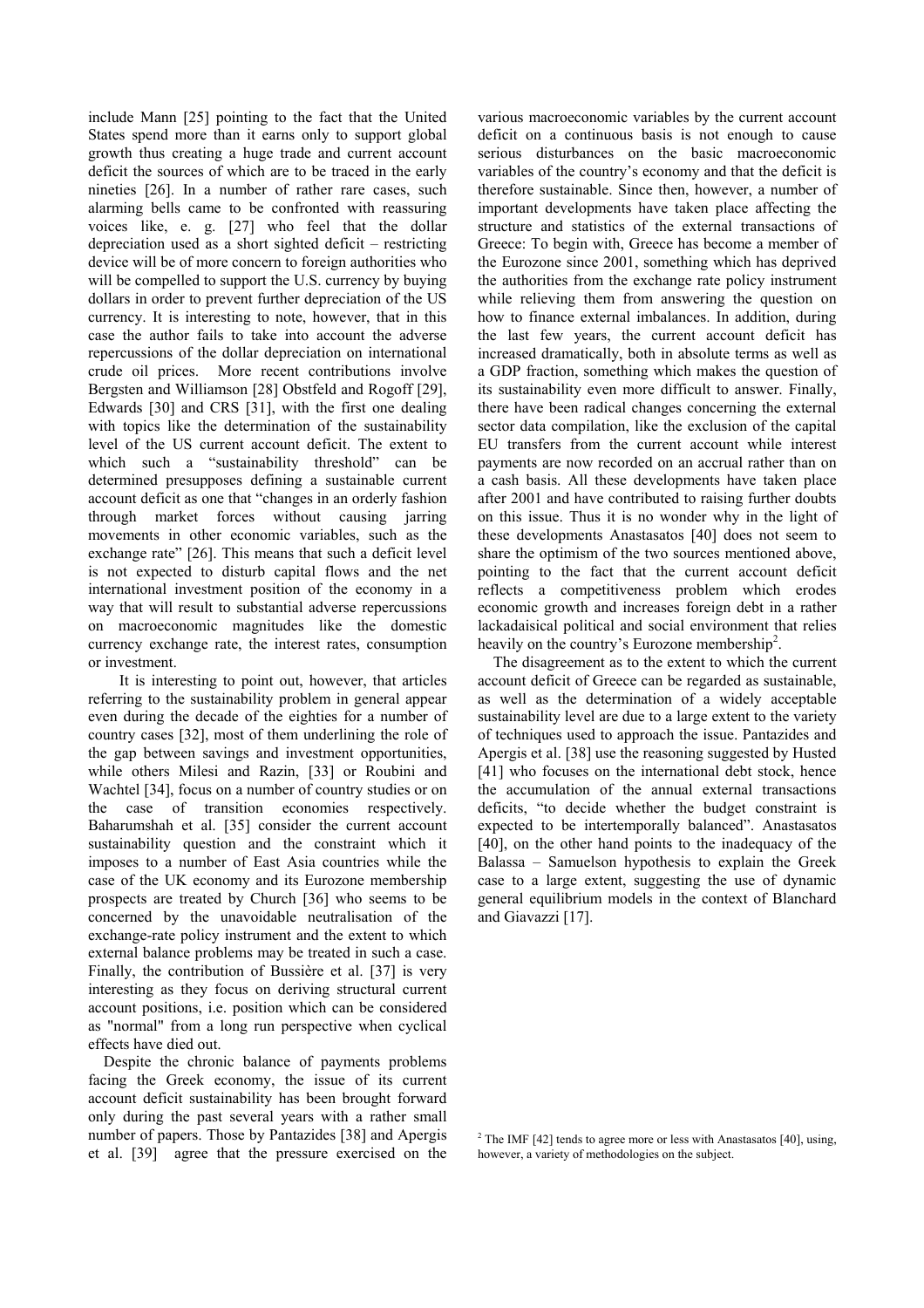Finally, the IMF (2007) paper [42] quantifies the competitiveness deficit by using no less than three methodologies, namely the Macroeconomic Balance, the Equilibrium Real Exchange Rate and the External Sustainability Approach. Additional room for disagreement is offered by the extent to which competitiveness is defined as just price and cost one, or, instead as including non – price components like technology, quality, brand name and market knowledge.

 Given this wide variety of opinions and methods we have decided to resort to using data - driven reasoning instead of model – based analysis What we have done, in fact, is base our analysis on Fuzzy Cognitive Maps and Genetic Algorithms aiming at relieving our analysis from the constraints imposed by the philosophy and the structure of the model select

# **V. The Model**

The model used consists of ten concepts with the central one representing the current account deficit. The leading endogenous variables are exports and imports of goods and services, the algebraic sum of which equals the main concept. The basic determinants of export receipts are foreign demand and competitiveness indices, which, in their turn are affected by the euro dollar exchange rate. Concerning import payments national income is the main determinant while crude oil prices and freight rates seem to play a vital role as well, the latter by affecting the demand for ships imports. Finally, the external debt is taken to act as a constraint to the import bill. Figure 3 shows the interaction of these variables between one another with Table I indicating the variable – concept names and initial activation levels.



FIG. 3. The Model Structure

| \ RI |
|------|
|      |

| <b>CONCEPT</b> | CONCEPT DESCRIPTION - INITIAL ACTIVATION LEVELS<br><b>DESCRIPTION</b> | <b>INITIAL A/L</b> |
|----------------|-----------------------------------------------------------------------|--------------------|
| C1             | <b>CURRENT ACCOUNT DEFICIT</b>                                        | $-0.8$             |
| C <sub>2</sub> | <b>EXPORTS GOODS &amp; SERVICES</b>                                   | $+0.6$             |
| C <sub>3</sub> | <b>IMPORTS GOODS &amp; SERVICES</b>                                   | $-0.7$             |
| C <sub>4</sub> | <b>GROSS DOMESTIC PRODUCT</b>                                         | $-0.2$             |
| C <sub>5</sub> | <b>COMPETITIVENESS - RELATIVE PRICES</b>                              | $-0.2$             |
| C <sub>6</sub> | <b>EXTERNAL DEBT</b>                                                  | $-0.4$             |
| C7             | <b>INTERNATIONAL CRUDE OIL PRICES</b>                                 | $+0.8$             |
| C8             | <b>DOLLAR EURO EXCHANGE RATE</b>                                      | $-0.4$             |
| C9             | <b>FOREIGN DEMAND</b>                                                 | $-0.3$             |
| C10            | <b>FREIGHT RATES</b>                                                  | $-0.3$             |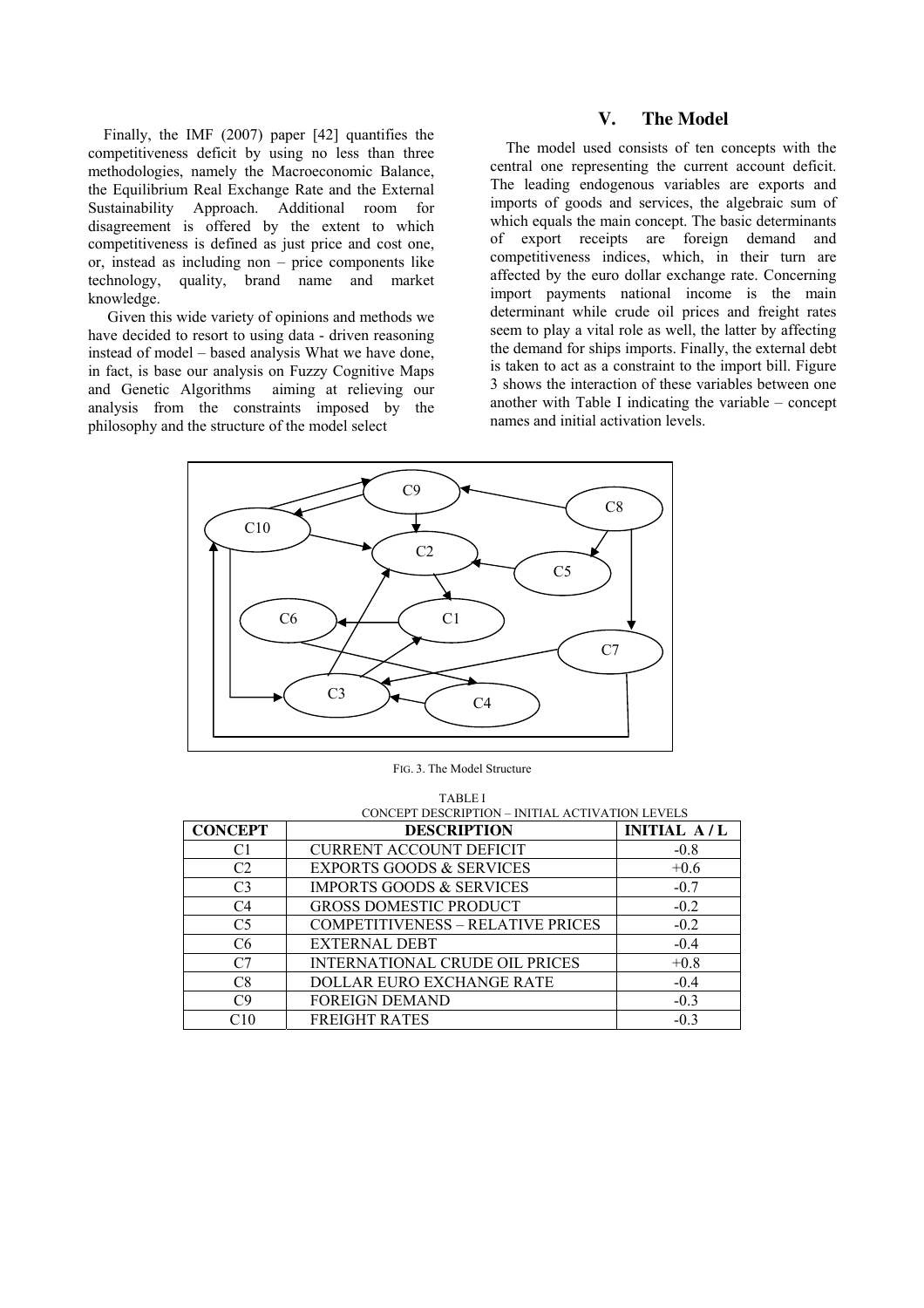#### **VI. EMPIRICAL INVESTIGATIONS AND RESULTS**

#### *VI.1. The Baseline Scenario*

This baseline scenario aims at investigating the extent to which the structure of the model reflects the actual domestic and international economic environment as it stood immediately before the crisis. This requires feeding the initial activation levels and weights as shown in Tables I and II to derive the final activation levels as follows:

A comparison between initial and terminal activation levels as these are shown in Tables I and II shows that the model simulates both the Greek and the global before – crisis economic environment rather successfully. Indeed, it is shown that the current account deficit, despite an initial declining tendency, can not be lower than 11% of the GDP, with exports and imports amounting to about 25% and 35% of GDP respectively, figures that comprise both goods and services. The economy is growing at rather substantial annual rates, while the external debt is close to 130% of the GDP. Finally, the international environment dictates continuing competitiveness deterioration, oil prices about 50\$ per barrel, a low dollar with respect to the euro and a slowing down of foreign demand and freight rates for both BDI and BDIY indices. The dynamic simulation performed rather well with the exception of the foreign demand and freight rates which yield slightly higher terminal activation levels compared to the corresponding initial ones. This, however, is to be expected, given that these two variables are exogenously determined in the model and consequently their interaction with the rest of the concepts during simulations is expected to be rather **limited** 

| <b>CONCEPT INTERACTION</b> | WEIGHTS | FINALA/L |
|----------------------------|---------|----------|
| $C1 \rightarrow C6$        | 0.9     | $-0.9$   |
| $C2 \rightarrow C1$        | $-0.5$  | $+0.8$   |
| $C3 \rightarrow C1$        | 0.5     | $-0.7$   |
| $C3 \rightarrow C2$        | $-0.3$  | $-0.7$   |
| $C4 \rightarrow C3$        | $-0.7$  | $-0.1$   |
| $C5 \rightarrow C2$        | $-0.5$  | $-0.6$   |
| $C6 \rightarrow C4$        | $-0.5$  | $-0.7$   |
| $C7 \rightarrow C3$        | 0.5     | $+0.7$   |
| $C7 \rightarrow C10$       | $-0.3$  | $+0.7$   |
| $C8 \rightarrow C5$        | 0.5     | $-0.4$   |
| $C8 \rightarrow C7$        | $-0.7$  | $-0.4$   |
| $C8 \rightarrow C9$        | $-0.2$  | $-0.4$   |
| $C9 \rightarrow C2$        | 0.5     | $-0.1$   |
| $C9 \rightarrow C10$       | 0.9     | $-0.1$   |
| $C10 \rightarrow C2$       | 0.7     | $+0.1$   |
| $C10 \rightarrow C3$       | $-0.5$  | $+0.1$   |
| $C10 \rightarrow C9$       | $-0.7$  | $+0.1$   |

 TABLE II WEIGHTS INTERACTION – INITIAL WEIGHTS AND FINAL A/L

#### *VI.2. Policy Simulations*

The policy simulations are performed using hybrid model based genetic optimization algorithms as described in section II.2. A hybrid model of this type is able to trace the degree of the causal relationships between the various concepts so that it can "force" them to be activated to a certain level. Such hybrid models are expected to contribute to the effectiveness of decision-making by defining, for each possible concept selected, the activation level achieved with a certain set of weights evolved by the GA. The resulting simulations retrieve the final activation levels of the rest of the concepts, as well as the strength of the causal relationship between them. The analyst is thus able to proceed to tactical movements in his decisionmaking exercise by varying the degree of such relationships in line with the final activation levels the model has suggested.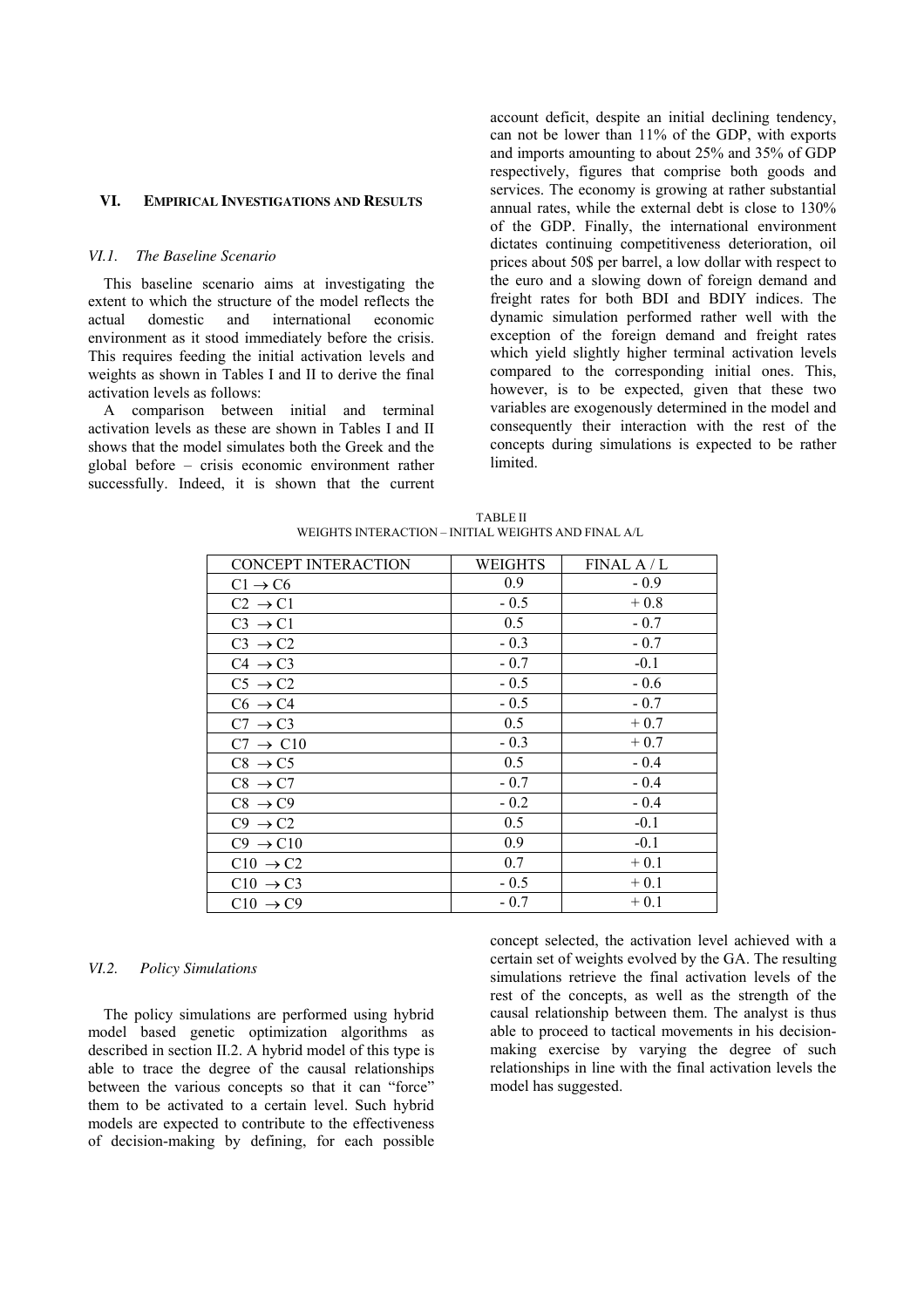| WEIGHTS INTERACTION – SCENARIO 1: RECOVERING FROM THE CRISIS |         |          |  |  |  |  |
|--------------------------------------------------------------|---------|----------|--|--|--|--|
| <b>CONCEPT INTERACTION</b>                                   | WEIGHTS | FINALA/L |  |  |  |  |
| $C1 \rightarrow C6$                                          | 0.05    | $+0.7$   |  |  |  |  |
| $C2 \rightarrow C1$                                          | 0.96    | $+0.7$   |  |  |  |  |
| $C3 \rightarrow C1$                                          | 0.64    | $+0.6$   |  |  |  |  |
| $C3 \rightarrow C2$                                          | $-0.73$ | $+0.6$   |  |  |  |  |
| $C4 \rightarrow C3$                                          | $-0.51$ | $+0.2$   |  |  |  |  |
| $C5 \rightarrow C2$                                          | 0.02    | $+0.5$   |  |  |  |  |
| $C6 \rightarrow C4$                                          | 0.19    | $+0.2$   |  |  |  |  |
| $C7 \rightarrow C3$                                          | 0.42    | $-0.6$   |  |  |  |  |
| $C7 \rightarrow C10$                                         | $-0.75$ | $-0.6$   |  |  |  |  |
| $C8 \rightarrow C5$                                          | $-0.34$ | $-0.4$   |  |  |  |  |
| $C8 \rightarrow C7$                                          | 0.50    | $-0.4$   |  |  |  |  |
| $C8 \rightarrow C9$                                          | $-0.46$ | $-0.4$   |  |  |  |  |
| $C9 \rightarrow C2$                                          | 0.92    | $+0.1$   |  |  |  |  |
| $C9 \rightarrow C10$                                         | 0.71    | $+0.1$   |  |  |  |  |
| $C10 \rightarrow C2$                                         | $-0.25$ | $+0.8$   |  |  |  |  |
| $C10 \rightarrow C3$                                         | 0.07    | $+0.8$   |  |  |  |  |
| $C10 \rightarrow C9$                                         | $-0.21$ | $+0.8$   |  |  |  |  |

TABLE III

The recovery of the international environment from the effects of the global crisis is introduced in the model by setting a number of exogenous variables to activation level values that reflect a revival of international economic activity. More specifically, we assume that such an environment would dictate oil prices to reach about 80\$ per barrel, the increase of the foreign demand for Greek exports of goods and services to range between  $5\%$  and  $6\%$  and the combined Clarkson's index of the international freight rates to exceed 20,000 dollars per day. What we seek to find in this particular case is the extent to which a revival of the international economic activity will contribute to boosting up domestic activity as well. The simulation results as these are depicted in the values assumed by the various concepts indicate that recovering from the crisis can contribute to a considerable reduction of the Greek current account to figures that can be easily considered as representing a sustainable deficit. More specifically, the current account deficit in GDP terms is calculated to be reduced to figures as low as 4%, with the GDP assuming its before - crisis substantial rates of growth. The reduction of the deficit will come about as a result of the competitiveness improvement and will lead, in its turn, to a reduction of the external debt.

#### *VI.4. Scenario 2: Competitiveness Improvement*

The issue of the reduced competitiveness is the main problem facing the Greek economy and, primarily, the export performance of its goods and services in the international markets. The scenario of competitiveness improvement is introduced in the model by setting the activation level of concept number 5 to a range of values that indicates substantial competitiveness improvement via the real effective exchange rate. The desired improvement in this case can be brought about via either an improvement of the relative cost or price ratio to the benefit of the Greek side, or by devaluing the domestic currency against those of the partner countries. The results derived in terms of terminal activation level values indicate that such a possibility will definitely contribute to reducing the current account deficit to a one - digit figure in terms of GDP share. It is encouraging to see, however, that competitiveness improvement is not as effective as it is believed to be in reducing the deficit, something which agrees with the Bank of Greece recommendations that point to non – price competitiveness recipes for supplementing the real effective exchange rate adjustment [24]. It goes without saying, however, that competitiveness improvement and the consequent reduction of the deficit will be followed by a reduction of the external debt, something which is also a must for a Eurozone membership.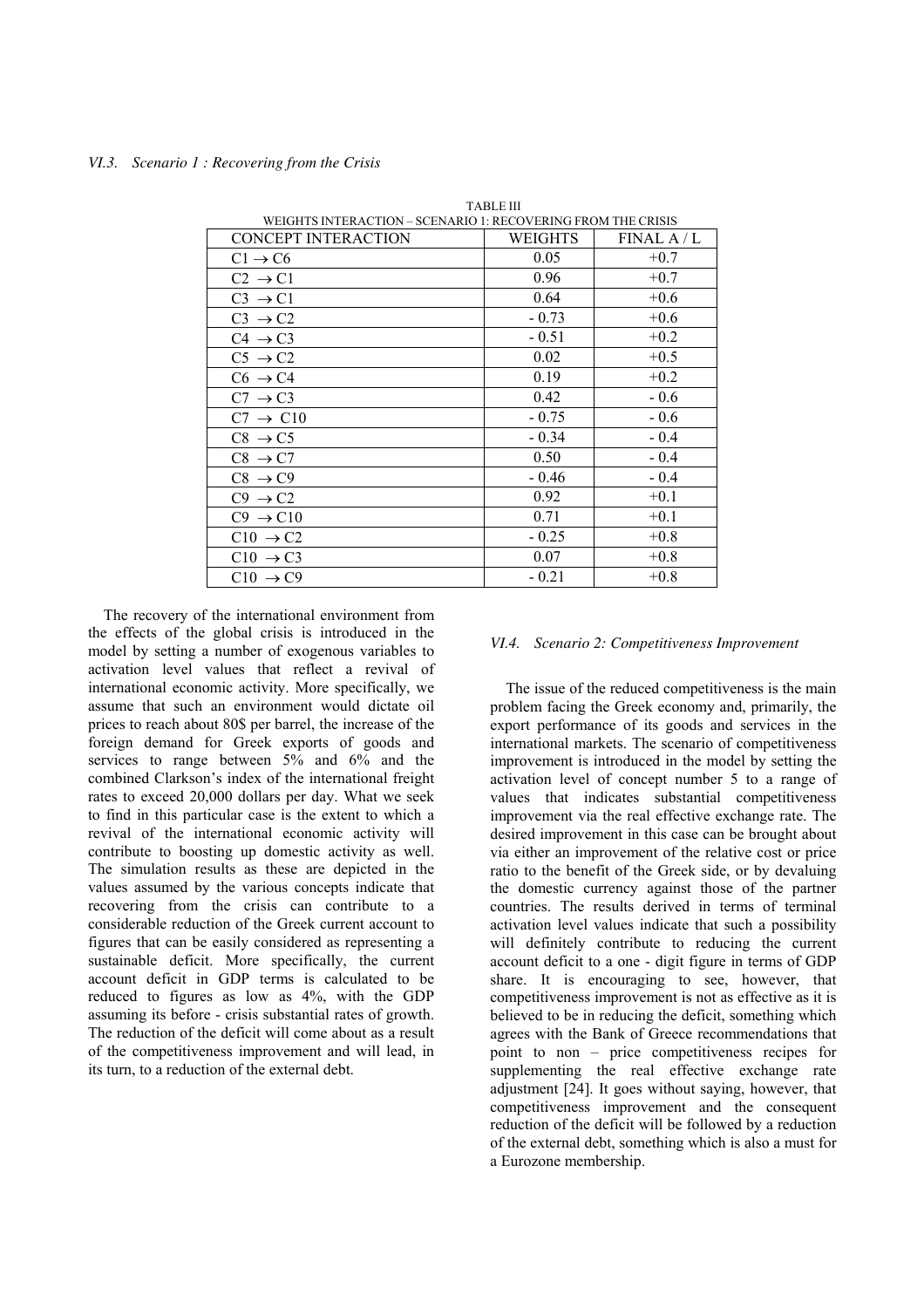| WEIGHTS INTERACTION = SCENARIO 2. COMPETITIVENESS IMPROVEMENT |         |          |
|---------------------------------------------------------------|---------|----------|
| <b>CONCEPT INTERACTION</b>                                    | WEIGHTS | FINALA/L |
| $C1 \rightarrow C6$                                           | $-0.01$ | $-0.7$   |
| $C2 \rightarrow C1$                                           | 0.23    | $-0.8$   |
| $C3 \rightarrow C1$                                           | $-0.49$ | $+0.7$   |
| $C3 \rightarrow C2$                                           | $-0.76$ | $+0.7$   |
| $C4 \rightarrow C3$                                           | $-0.94$ | $-0.1$   |
| $C5 \rightarrow C2$                                           | $-0.12$ | $+0.4$   |
| $C6 \rightarrow C4$                                           | $-0.89$ | $+0.03$  |
| $C7 \rightarrow C3$                                           | 0.31    | $-0.3$   |
| $C7 \rightarrow C10$                                          | $-0.75$ | $-0.3$   |
| $C8 \rightarrow C5$                                           | $-0.35$ | $-0.4$   |
| $C8 \rightarrow C7$                                           | 0.20    | $-0.4$   |
| $C8 \rightarrow C9$                                           | 0.70    | $-0.4$   |
| $C9 \rightarrow C2$                                           | $-0.44$ | $-0.6$   |
| $C9 \rightarrow C10$                                          | 0.93    | $-0.6$   |
| $C10 \rightarrow C2$                                          | $-0.79$ | $+0.8$   |
| $C10 \rightarrow C3$                                          | 1.00    | $+0.8$   |
| $C10 \rightarrow C9$                                          | $-0.10$ | $+0.8$   |

TABLE IV WEIGHTS INTERACTION – SCENARIO 2: COMPETITIVENESS IMPROVEMENT

*VI.5. Scenario 3: Oil Price Increases* 

| <b>TABLE V</b>                                  |         |             |  |  |  |
|-------------------------------------------------|---------|-------------|--|--|--|
| WEIGHTS INTERACTION - SCENARIO 3: OIL INCREASES |         |             |  |  |  |
| <b>CONCEPT INTERACTION</b>                      | WEIGHTS | FINAL A / L |  |  |  |
| $C1 \rightarrow C6$                             | $-0.01$ | $-0.7$      |  |  |  |
| $C2 \rightarrow C1$                             | 0.23    | $-0.8$      |  |  |  |
| $C3 \rightarrow C1$                             | $-0.49$ | $+0.7$      |  |  |  |
| $C3 \rightarrow C2$                             | $-0.76$ | $+0.7$      |  |  |  |
| $C4 \rightarrow C3$                             | 0.94    | $-0.1$      |  |  |  |
| $C5 \rightarrow C2$                             | $-0.12$ | $+0.4$      |  |  |  |
| $C6 \rightarrow C4$                             | $-0.89$ | $+0.03$     |  |  |  |
| $C7 \rightarrow C3$                             | 0.31    | $-0.3$      |  |  |  |
| $C7 \rightarrow C10$                            | $-0.75$ | $-0.3$      |  |  |  |
| $C8 \rightarrow C5$                             | $-0.35$ | $-0.4$      |  |  |  |
| $C8 \rightarrow C7$                             | 0.20    | $-0.4$      |  |  |  |
| $C8 \rightarrow C9$                             | 0.70    | $-0.4$      |  |  |  |
| $C9 \rightarrow C2$                             | $-0.44$ | $-0.6$      |  |  |  |
| $C9 \rightarrow C10$                            | $-0.93$ | $-0.6$      |  |  |  |
| $C10 \rightarrow C2$                            | $-0.79$ | $+0.8$      |  |  |  |
| $C10 \rightarrow C3$                            | 1.00    | $+0.8$      |  |  |  |
| $C10 \rightarrow C9$                            | $-0.10$ | $+0.8$      |  |  |  |

This last simulation exercise aims at underlining the heavy dependence of the Greek external account on the oil price fluctuations. To this end we introduce considerably high international oil prices of the order of 100 to 120 dollars per barrel in order to investigate the extent to which the current account deficit, together with other concepts in the model is affected. The simulation results indicate that the current account deficit will inevitably remain to two digit figures in terms of GDP percent, with both imports and exports affected by the expensive oil. The high crude oil prices are shown to curb foreign demand to rather low rates of increase while the freight rates index will not be affected downwards probably due to the effect of the high energy prices on the BDIY rates.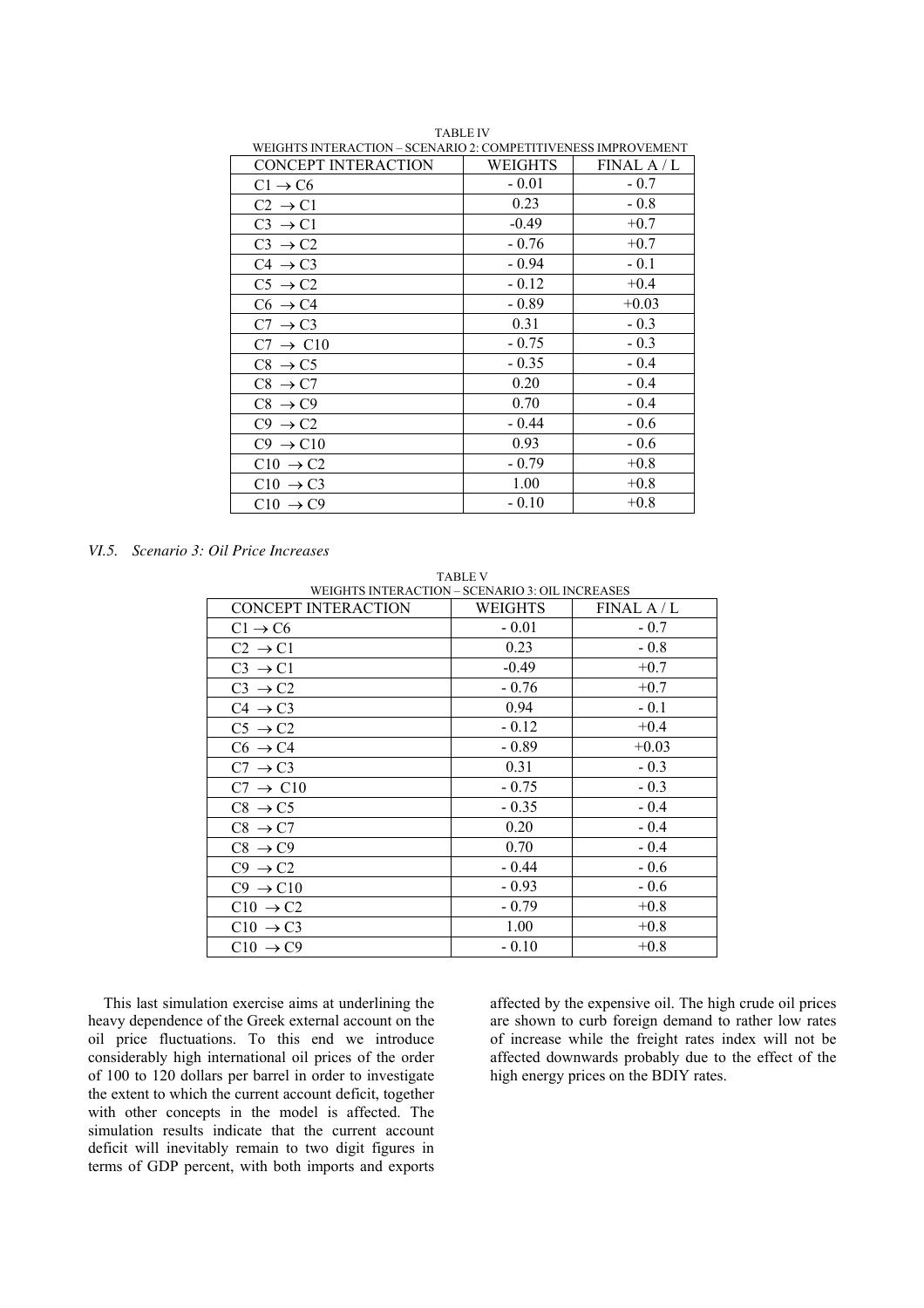#### **VII. CONCLUSIONS**

This exercise represents a rather original attempt to introduce the technique of Fuzzy Cognitive maps to facing problems related to economic policy. The issue tackled in this case is the extent to which the current account deficit of the Greek economy can be considered sustainable, a question which appears to be one of the leading economic policy issues both in the country and at an international level.

The algorithm employed seems to reflect the actual picture, given, of course, the aggregation level allowed by the model. The results obtained indicate the following:

1. The Greek current account is particularly sensitive to major exogenous disturbances like the recent considerable increase of crude oil prices. It is easy to see through such simulation exercises that the worries about the sustainability of the current account deficit can be eased once such external shocks are removed.

2. A reduction of the real effective exchange rate indices used by the Bank of Greece to measure cost and price competitiveness can be seen to contribute to a certain extent to reducing the current account deficit, either via a change in the nominal effective exchange rate or the relative prices. The effectiveness of such a policy measure, however, seems to be rather limited, not only because more than half of the Greek external trade takes place within the Eurozone area, but also because the non – price competitiveness weaknesses that are a menace for the Greek economy are not reflected in the changes of the real effective exchange rate [24].

3. It may be possible to reduce the excessive current account deficit as a result of the international crisis impact on the various current account items. However, this is expected to be more or less a temporary effect, given the structural weaknesses of the Greek economy and the rigidities that it suffers from concerning not only goods and services, but also labour markets. The Bank of Greece [22,23] has repeatedly expressed its worries on the issue of competitiveness erosion to which such rigidities contribute a great deal. In addition, certain restrictive fiscal policy measures announced by the government in its effort to reduce the fiscal deficit and comply with the demands of the Excessive Deficit Procedure are thought to add to the difficulties faced by the Greek economy in its effort to move towards recovery. Unfortunately, the high degree of aggregation regarding the structure of the FCM model used prevents the analyst from detecting the adverse repercussions of such market imperfections on the various concepts and incorporating their impact on the conclusions of the policy simulations. This weakness, needless to say, points the way for further research on the topic.

The fact is that the persistence of high current account deficits may not raise any worries about its financing requirements, it indicates, however, the dominant role of the endogenous structural weaknesses mentioned earlier in preserving the tendency for such deficits. The symptoms of these structural weaknesses appear in the form of import price inelasticity and lack of import substitution, together with high income elasticity of imports on one hand and the well – known competitiveness problems on another, mentioned in Section III.

We need to emphasize once more that the conclusion of this paper arguing in favour of the Greek current account deficit sustainability, must not be considered as disregarding the need for serious structural reforms required to eliminate the fundamental problems pointed out by Anastasatos [40]. In fact we strongly agree on his recommendations requiring, among other measures, the elimination of the various market rigidities, the emphasis on high technology production, the attraction of export oriented FDI and the reduction of the heavy energy dependence of the Greek economy. These recommendations have repeatedly been put forward in the past by the Bank of Greece (Bank of Greece, [23] and [24] with the policy makers hesitating to consider them in view of the high political cost involved.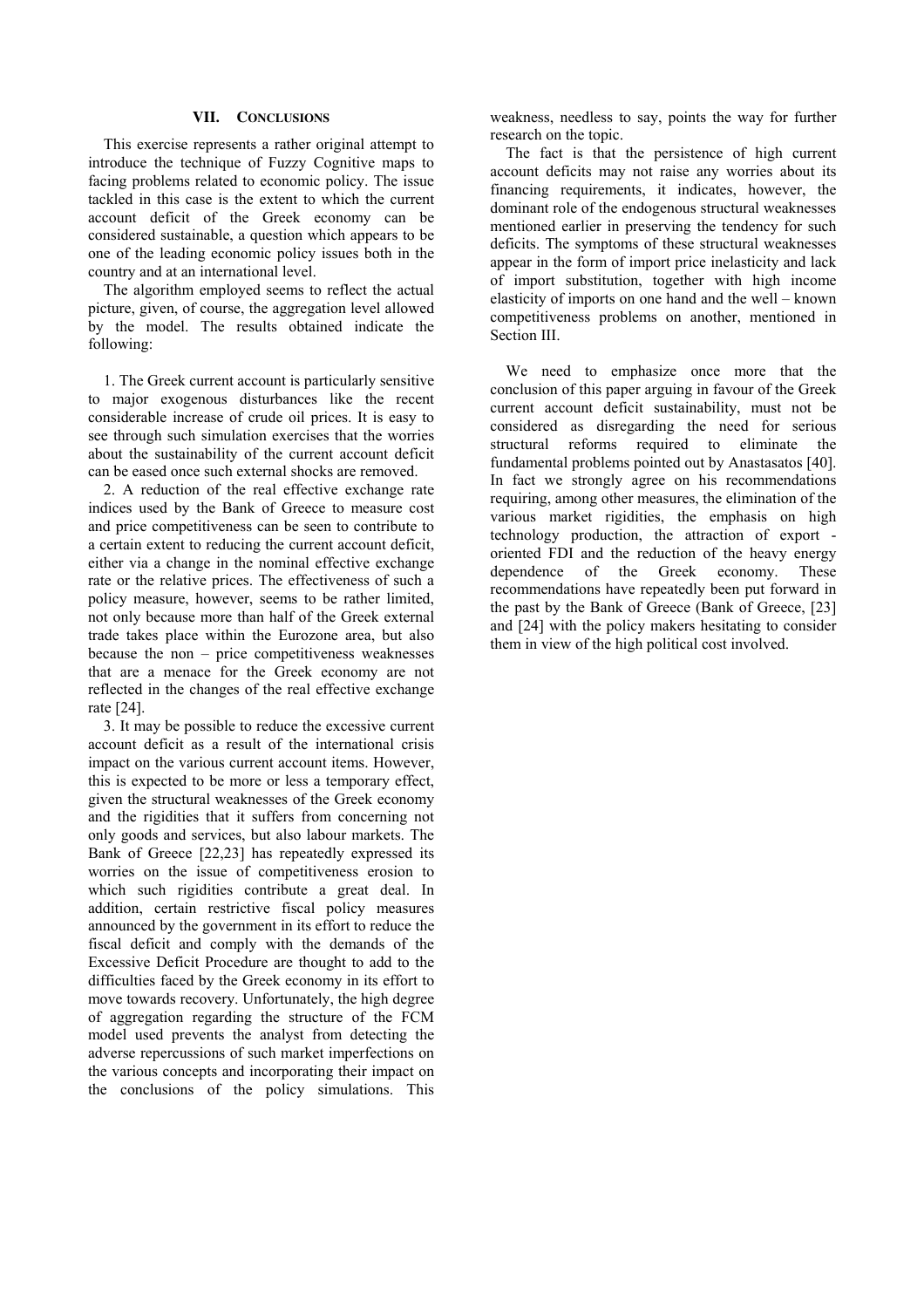# **APPENDIX**

| FUZZY KNOWLEDGE BASE-FUZZIFICATION AND DEFUZZIFICATION |                    |         |                      |                    |                      |
|--------------------------------------------------------|--------------------|---------|----------------------|--------------------|----------------------|
| <b>CONCEPT</b>                                         |                    |         | <b>FUZZIFICATION</b> |                    | <b>INTERVAL</b>      |
| C <sub>1</sub>                                         | $-1,00$            | $-1,00$ | $-0,80$              | $-0,70$            | $>11\%$              |
| C <sub>1</sub>                                         | $-0.80$            | $-0,70$ | $-0,40$              | $-0,27$            | $9 - 10%$            |
| C <sub>1</sub>                                         | $-0,40$            | $-0,27$ | $-0,07$              | 0,07               | $7 - 8\%$            |
| C <sub>1</sub>                                         | $-0.07$            | 0,07    | 0,27                 | 0,40               | $5 - 6\%$            |
| C1                                                     | 0,27               | 0,40    | 0,70                 | 0,80               | $3 - 4\%$            |
| C <sub>1</sub>                                         | 0,70               | 0,80    | 1,00                 | 1,00               | $0 - 2\%$            |
| C <sub>2</sub>                                         | $-1,00$            | $-1,00$ | $-0,80$              | $-0,70$            | <11                  |
| C <sub>2</sub>                                         | $-0,80$            | $-0,70$ | $-0,40$              | $-0,27$            | 11 - 15 % GDP        |
| C <sub>2</sub>                                         | $-0,40$            | $-0,27$ | $-0,07$              | 0,07               | 16 - 18 % GDP        |
| C <sub>2</sub>                                         | $-0,07$            | 0,07    | 0,27                 | 0,40               | 19 - 21% GDP         |
| C <sub>2</sub>                                         | 0,27               | 0,40    | 0,70                 | 0,80               | 22 - 24%GDP          |
| C <sub>2</sub>                                         | 0,70               | 0,80    | 1,00                 | 1,00               | $>25\%$ GDP          |
|                                                        |                    |         |                      |                    | $>$ 35 % GDP         |
| C <sub>3</sub><br>C <sub>3</sub>                       | $-1,00$<br>$-0,80$ | $-1,00$ | $-0,80$<br>$-0,40$   | $-0,70$<br>$-0,27$ | 33-35 % GDP          |
|                                                        |                    | $-0,70$ |                      |                    |                      |
| C <sub>3</sub>                                         | $-0,40$            | $-0,27$ | $-0,07$              | 0,07               | 30-32 % GDP          |
| C <sub>3</sub>                                         | $-0,07$            | 0,07    | 0,27                 | 0,40               | 26-29 % GDP          |
| C <sub>3</sub>                                         | 0,27               | 0,40    | 0,70                 | 0,80               | 22-25 % GDP          |
| C <sub>3</sub>                                         | 0,70               | 0,80    | 1,00                 | 1,00               | $<$ 22 % GDP         |
| C <sub>4</sub>                                         | $-1,00$            | $-1,00$ | $-0,80$              | $-0,70$            | >8                   |
| C <sub>4</sub>                                         | $-0,80$            | $-0,70$ | $-0,40$              | $-0,27$            | $7 - 8 \%$           |
| C <sub>4</sub>                                         | $-0,40$            | $-0,27$ | $-0,07$              | 0,07               | $5 - 6\%$            |
| C <sub>4</sub>                                         | $-0,07$            | 0,07    | 0,27                 | 0,40               | $3-4%$               |
| C <sub>4</sub>                                         | 0,27               | 0,40    | 0,70                 | 0,80               | $1-2\%$              |
| C <sub>4</sub>                                         | 0,70               | 0,80    | 1,00                 | 1,00               | $0-1\%$              |
| C <sub>5</sub>                                         | $-1,00$            | $-1,00$ | $-0,80$              | $-0,70$            | >111                 |
| C <sub>5</sub>                                         | $-0,80$            | $-0,70$ | $-0,40$              | $-0,27$            | 108-111              |
| C <sub>5</sub>                                         | $-0,40$            | $-0,27$ | $-0,07$              | 0,07               | 105-108              |
| C <sub>5</sub>                                         | $-0,07$            | 0,07    | 0,27                 | 0,40               | 103-105              |
| C <sub>5</sub>                                         | 0,27               | 0,40    | 0,70                 | 0,80               | 100-103              |
| C <sub>5</sub>                                         | 0,70               | 0,80    | 1,00                 | 1,00               | < 100                |
| C6                                                     | $-1,00$            | $-1,00$ | $-0,80$              | $-0,70$            | $>131\%$ GDP         |
| C <sub>6</sub>                                         | $-0,80$            | $-0,70$ | $-0,40$              | $-0,27$            | 121-130 % GDP        |
| C6                                                     | $-0,40$            | $-0,27$ | $-0,07$              | 0,07               | 111-120 % GDP        |
| C6                                                     | $-0.07$            | 0.07    | 0,27                 | 0,40               | 101-110 % GDP        |
| C <sub>6</sub>                                         | 0,27               | 0,40    | 0,70                 | 0,80               | 91 - 100% GDP        |
| C6                                                     | 0,70               | 0,80    | 1,00                 | 1,00               | <b>UP TO 80% GDP</b> |
| C7                                                     | $-1,00$            | $-1,00$ | $-0,80$              | $-0,70$            | $>121$ \$            |
| C7                                                     | $-0,80$            | $-0,70$ | $-0,40$              | $-0,27$            | $101 - 120$ \$       |
| C7                                                     | $-0,40$            | $-0,27$ | $-0,07$              | 0,07               | $81 - 100\$          |
| C7                                                     | $-0,07$            | 0,07    | 0,27                 | 0,40               | $61 - 80$ \$         |
| C7                                                     | 0,27               | 0,40    | 0,70                 | 0,80               | $41 - 60$ \$         |
| C7                                                     | 0,70               | 0,80    | 1,00                 | 1,00               | $< 40$ \$            |
| C8                                                     | $-1,00$            | $-1,00$ | $-0,80$              | $-0,70$            | >1.6                 |
| C8                                                     | $-0,80$            | $-0,70$ | $-0,40$              | $-0,27$            | $1.4 - 1.6$          |
| C8                                                     | $-0,40$            | $-0,27$ | $-0,07$              | 0,07               | $1.2 - 1.4$          |
|                                                        |                    |         |                      |                    |                      |

TABLE VI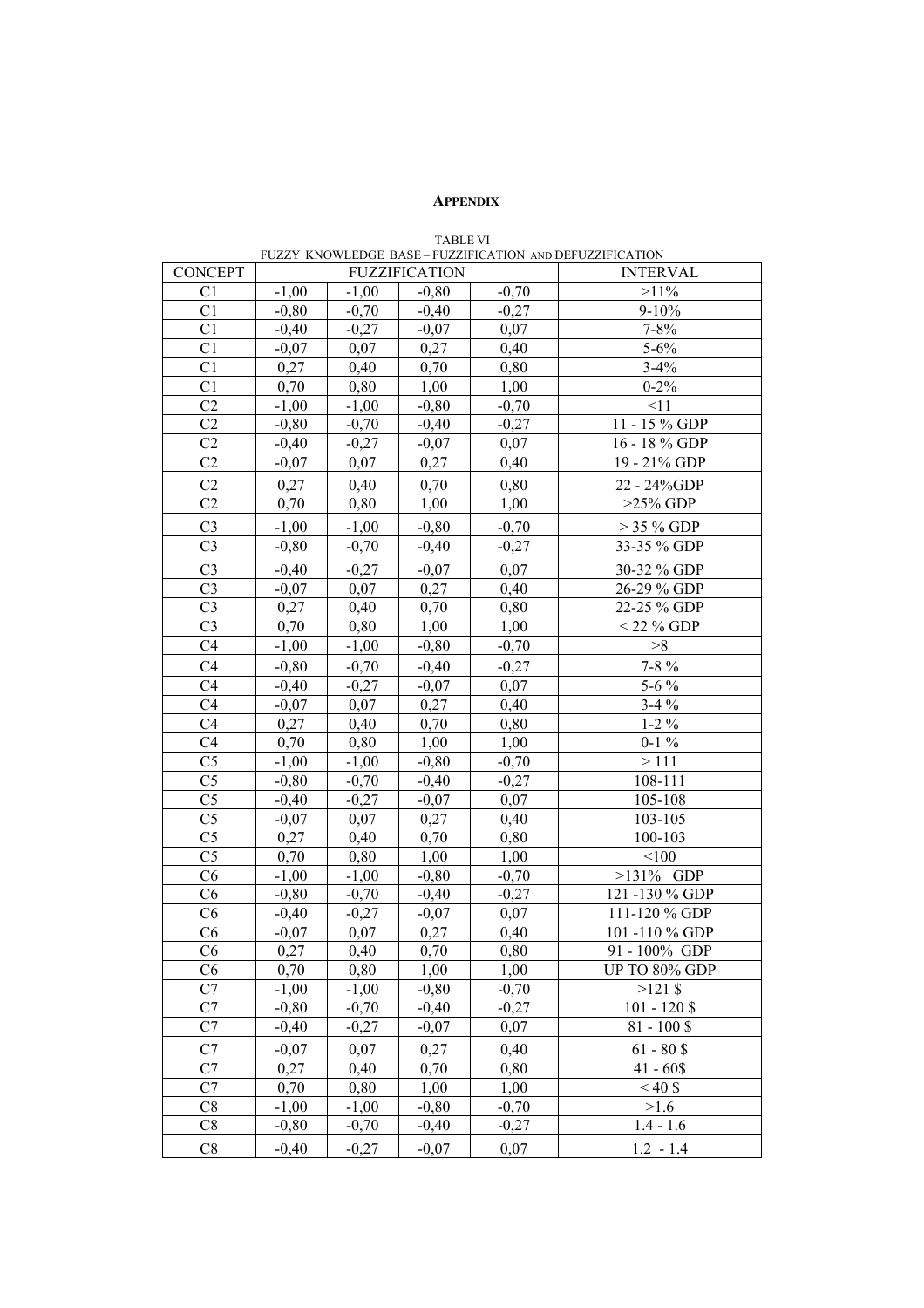| C8  | $-0,07$ | 0,07    | 0,27    | 0,40    | $1.0 - 1.2$ |
|-----|---------|---------|---------|---------|-------------|
| C8  | 0,27    | 0,40    | 0,70    | 0,80    | $0.8 - 1.0$ |
| C8  | 0,70    | 0,80    | 1,00    | 1,00    | < 0.8       |
| C9  | $-1,00$ | $-1,00$ | $-0,80$ | $-0,70$ | $< 1\%$     |
| C9  | $-0,80$ | $-0,70$ | $-0,40$ | $-0,27$ | $1 - 2\%$   |
| C9  | $-0,40$ | $-0,27$ | $-0.07$ | 0,07    | $3 - 4\%$   |
| C9  | $-0,07$ | 0,07    | 0,27    | 0,40    | $5 - 6\%$   |
| C9  | 0,27    | 0,40    | 0,70    | 0,80    | $7 - 8 \%$  |
| C9  | 0,70    | 0,80    | 1,00    | 1,00    | $>8\%$      |
| C10 | $-1,00$ | $-1,00$ | $-0,80$ | $-0,70$ | UP TO 5     |
| C10 | $-0,80$ | $-0,70$ | $-0,40$ | $-0,27$ | $5 - 10.$   |
| C10 | $-0,40$ | $-0,27$ | $-0,07$ | 0,07    | $10-15.$    |
| C10 | $-0,07$ | 0,07    | 0,27    | 0,40    | $15 - 20$   |
| C10 | 0,27    | 0,40    | 0,70    | 0,80    | $20 - 25$   |
| C10 | 0,70    | 0,80    | 1,00    | 1,00    | >25         |

#### **References**

- [1] B. Kosko, "Fuzzy Cognitive Maps," *International Journal of Man-Machine Studies,* Vol 24, p.p. 65-75, 1986.
- [2] B. Kosko, *Neural Networks and Fuzzy Systems, A dynamic systems approach to Machine Intelligence,* 2nd ed., Prentice Hall, London, 1992.
- [3] F.O. Karray, C. De Silva, *Soft Computing and Intelligent System Design, Theory Tools and Applications,* Pearson Education Limited ISBN 0321116178, 2004
- [4] L.A. Zadeh L.A, A theory of approximate reasoning. *Machine Intelligen.,* Vol. 9 (J. Hayes, D. Michie and L.I. Mikulich, Eds.), New York: Halstead Press, 1979.
- [5] S. Kim and K. C. Lee, "Fuzzy Implications of Fuzzy Cognitive Maps with Emphasis on Fuzzy Causal Relations and Fuzzy Partially Causal Relationship," *Fuzzy Sets and Systems,* Vol. 97, pp.303-313, 1998.
- [6] Kosko, "Hidden Patterns in Combined and Adaptive Knowledge Networks," in *the First IEEE International Conference on Neural Networks* (ICNN-86), Vol. 2, pp.377-393, 1988.
- [7] Y. Miao and Z.Q. Liu, "On causal inference in Fuzzy Cognitive Maps," *IEEE transactions on Fuzzy Systems,* Vol. 8, no1, pp. 107-115, 2000.
- [8] G.E. Pelaez, J.B. Bowles, Using Cognitive Maps as a System Model for Failure Modes and Effects Analysis. Information Science, Vol. 88, pp.177-199, 1996.
- [9] N.H. Mateou and A.S. Andreou, "A Framework for Developing Intelligent Decision Support Systems Using Evolutionary Fuzzy Cognitive Maps," *Journal of Intelligent and Fuzzy Systems,* Vol*.* 19, no 2, pp.1- 18, 2008.
- [10] L.A. Zadeh, Precisiated Natural Language (PNL), *AI Magazine*, Vol. 25, pp.74-91, 2004.
- [11] N.H. Mateou, G.A. Zombanakis, and A.S. Andreou, "Crisis Management and Political Decision Making Using Fuzzy Cognitive Maps: The Cyprus Issue", Proceedings of the International Conference on Computational Intelligence for Modelling, Control and Automation (CIMCA2003), Vienna, Austria, pp. 760- 770, 12-14 February 2003.
- [12] N.H. Mateou, A.P. Hadjiprokopis and A.S. Andreou, "Fuzzy Influence Diagrams: An Alternative Approach to Decision Making Under Uncertainty", *International Conference on Computational Intelligence for Modelling, Control and Automation* (CIMCA2005), conference proceedings published as books by IEEE

(USA -forthcoming) Vienna, Austria, 28-30 November 2005.

- [13] A. Saffioti, "A Hybrid framework for representing Uncertain Knowledge," in *the 8th AAAI Conference, Boston,* MA, pp.653-658, 1990.
- [14] C. Carlos, "An updated survey of GA-based multiobjective optimization techniques," *ACM Computing Surveys,* Vol.32, no.2, pp.109-143, 2000.
- [15] W.S Grantham and B. Lee, "A Chaotic Limit Cycle Paradox," *Dynamics and Control,* pp.157-171, 1993.
- [16] K.C. Lee, W.J. Lee, O.B. Kwon, J.H. Han and P.I. Yu, "A Strategic Planning Simulation Based on Fuzzy Cognitive Map Knowledge and Differential Game," *Simulation,* Vol. 71, pp.316-327, 1998.
- [17] O. Blanchard and F. Giavazzi, "Current Account Deficits ιn τhe Euro Area: The End οf the Feldstein-Horioka Puzzle?", Brookings Papers on Economic Activity 2, p.p. 147-209, 2002.
- [18] A.S. Andreou, N.H. Mateou, and G.A. Zombanakis, "Integrating Fuzzy Knowledge Base to Genetically Evolved Certainty Neuron Fuzzy Cognitive Maps to Facilitate Decision-Making," *WSEAS Transactions on Systems*, Issue 1, Vol. 3, pp.661-667, 2004
- [19] D. Dubois and H. Prade, "*Fuzzy Sets and Systems: Theory and Applications,"* Academic Press, Orlando, FL, 1980.
- [20] C. Freund, "Current Account Adjustment in Industrial Countries", Journal of International Money and Finance, 24(8), 1278-1298, 2005.
- [21] Bank of Greece (2007, I): Report of the Governor for the Year 2006.
- [22] Bank of Greece (2007, II): Monetary Policy October.
- [23] Bank of Greece (2008, II): Monetary Policy, October.
- [24] Bank of Greece (2008, I): Report of the Governor for the Year 2007.
- [25] C. Mann, "Is the U.S. Current Account Deficit Sustainable?", Finance and Development, 37(1), 42-45, 2000.
- [26] J. Holman, "Is the Large U.S. Current Account Deficit Sustainable?", Federal Reserve Bank of Kansas City Economic Review. 1st Quarter 2001, 86(1), 5-23, 2001.
- [27] R. Cooper, "Is the U.S. Current Account Deficit Sustainable? Will It Be Sustained?", Brookings-Papers-on-Economic-Activity, 0(1), 2001.
- [28] C. Bergsten, and J. Williamson J., "Dollar adjustment: How far? Against What?", Washington, D.C.: Institute for International Economics, Special Report 17, viii, 294, 2004.